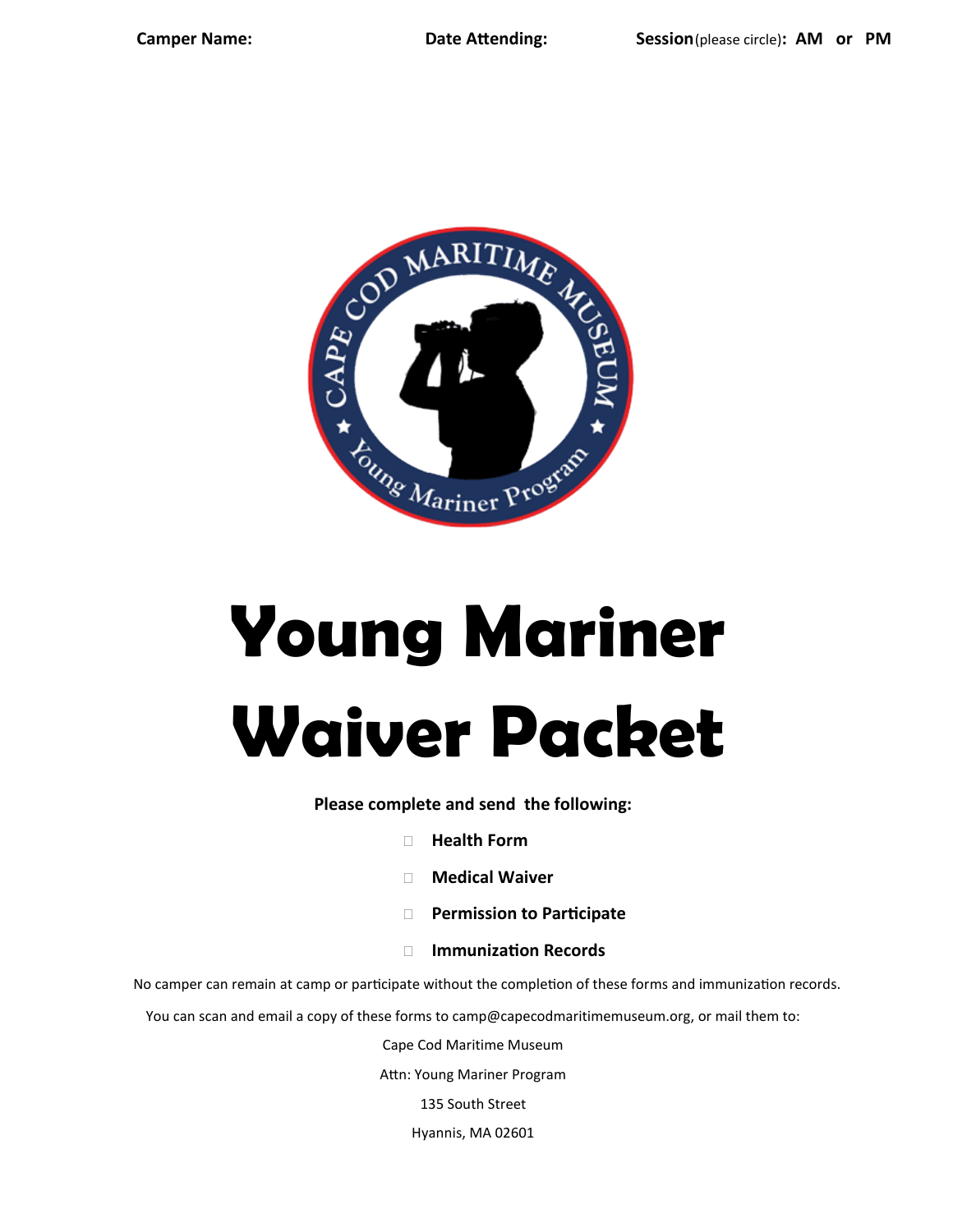### **Young Mariner Health Form**

#### **Participant Name:**

#### **Participant Date of Birth:**

Explain each checked item:

**Health History** (Check all that apply) Asthma/ Shortness of Breath □ Recurrent/Chronic Illness

- □ Back/Joint Problems □ Chest Pain Diarrhea Diabetes □ Fainting or Dizziness Menstrual Issues Glasses or Contacts Headaches Hospitalized Seizures □ Skin Problems □ Surgery  $\Box$  Left the country in the past 9 months  $\Box$  Had Mononucleosis in the Past 12 months Other Important: Please notify the camp if participant is exposed to any communicable diseases during the two weeks prior to
- □ Recent Infectious disease
- Recent Injury

#### **Allergies & Medications**

1.Is the participant allergic to foods? If yes, list and describe reaction.

camp.

2. Is the participant allergic to medications? If yes, list and describe reaction.

3.Is the participant allergic to the environment? (insect stings, hay fever, etc.) If yes, list and describe reaction.

4.Does the participant take medications on a routine basis? If yes, describe.

#### **Mental, Emotional, and Social Health**

- □ Been treated for attention deficit disorder (ADD) or attention deficit/hyperactivity disorder (ADHD)?
- $\Box$  Seen a professional to address mental, emotional, or behavioral health concerns or an eating disorder?
- Experienced significant homesickness?
- $\Box$  Speak a language other than English as their first language?
- $\Box$  Had a significant life event ? (death of a loved one, family change, adoption, foster care, new sibling, etc.)

Please explain any checked boxes: \_\_\_\_\_\_\_\_\_\_\_\_\_\_\_\_\_\_\_\_\_\_\_\_\_\_\_\_\_\_\_\_\_\_\_\_\_\_\_\_\_\_\_\_\_

#### **Restrictions**

List any camp activities in which the camper may not participate: \_\_\_\_\_\_\_\_\_\_\_\_\_\_\_\_\_\_\_\_\_\_\_\_\_\_\_\_\_\_\_\_\_\_\_\_\_\_\_\_\_

\_\_\_\_\_\_\_\_\_\_\_\_\_\_\_\_\_\_\_\_\_\_\_\_\_\_\_\_\_\_\_\_\_\_\_\_\_\_\_\_\_ \_\_\_\_\_\_\_\_\_\_\_\_\_\_\_\_\_\_\_\_\_\_\_\_\_\_\_\_\_\_\_\_\_\_\_\_\_\_\_\_\_

\_\_\_\_\_\_\_\_\_\_\_\_\_\_\_\_\_\_\_\_\_\_\_\_\_\_\_\_\_\_\_\_\_\_\_\_\_\_\_\_\_\_\_\_\_ \_\_\_\_\_\_\_\_\_\_\_\_\_\_\_\_\_\_\_\_\_\_\_\_\_\_\_\_\_\_\_\_\_\_\_\_\_\_\_\_\_\_\_\_\_ \_\_\_\_\_\_\_\_\_\_\_\_\_\_\_\_\_\_\_\_\_\_\_\_\_\_\_\_\_\_\_\_\_\_\_\_\_\_\_\_\_\_\_\_\_ \_\_\_\_\_\_\_\_\_\_\_\_\_\_\_\_\_\_\_\_\_\_\_\_\_\_\_\_\_\_\_\_\_\_\_\_\_\_\_\_\_\_\_\_\_

5.Non-prescription medications and sunscreen may be stocked by the camp/program and are used on an as needed basis to manage illness and injury. List any non-prescription medications or sunscreen that the participant should not be given.

6.Please list any medications the participant will be bringing to camp. All medications must be unexpired and in original containers per the MA Dept. of Public Health. (Attach additional pages if necessary)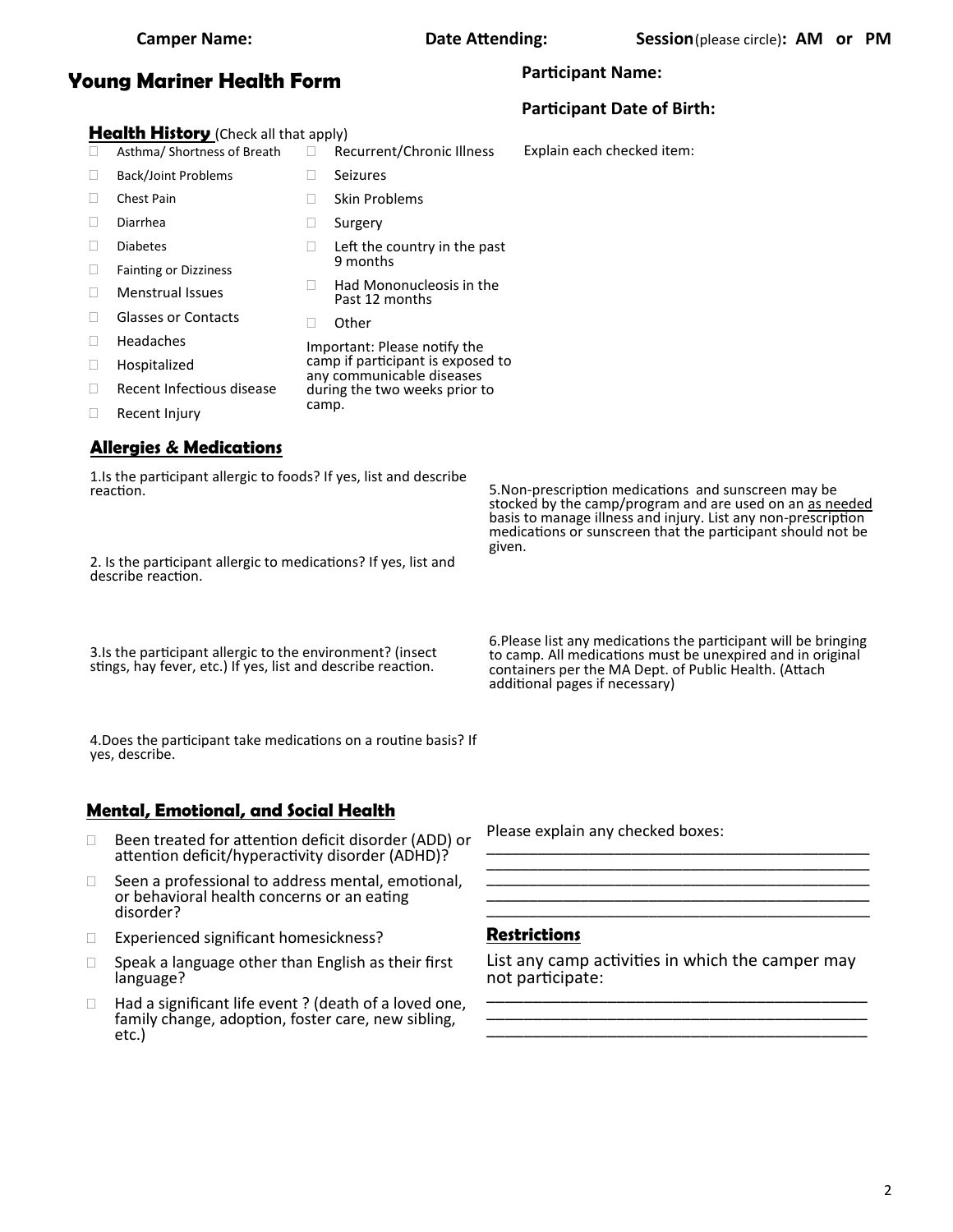**Immunizations** Please attach and provide us with a certificate of immunization for the participant. If the participant is not immunized due to religious beliefs or for any other reason please contact us about a waiver.

#### **Health Care Providers & Insurance**

| Health Care Provider: Nealth Care Provider:                                       | Phone: ________________                                                                                         |
|-----------------------------------------------------------------------------------|-----------------------------------------------------------------------------------------------------------------|
| Name of Practice:<br><u> 1990 - Johann Stein, Amerikaansk politiker (</u> † 1922) |                                                                                                                 |
| Address:                                                                          |                                                                                                                 |
| Insurance carrier/ Plan Name:                                                     | Policy Number: Note that the set of the set of the set of the set of the set of the set of the set of the set o |
|                                                                                   | Relationship to Camper:                                                                                         |

#### **Medical Waiver and Authorization (agreement is required for participation):**

M**edical Release:** This health history is correct and accurately reflects the known health status of the named camper. The camper described has permission to participate in all camp activities except as noted by me and/or an examining physician. I give permission to camp staff to provide routine health care; to apply sunscreen; to administer prescribed or over-thecounter medications as described; and to provide or obtain emergency care and transportation for the camper if needed. I give permission to the physician selected by the camp to order x-rays, tests, and treatment related to the health of my child both for routine health care and in emergency situations. If I cannot be reached in an emergency, I give my permission to the physician to hospitalize, secure proper treatment for, and order and administer medication, injection, anesthesia, X-rays, special procedures, or surgery for this child, if deemed medically necessary. I understand that I am responsible for the cost of any medical care or prescriptions my child requires. I agree to the release of any records necessary for treatment, referral, billing, or insurance purposes. I understand that information on this form will be shared on a "need to know" basis with camp staff.

**Medications:** Pursuant to Massachusetts law and Cape Cod Maritime Museum policy, I authorize Cape Cod Maritime Museum's designated healthcare staff to administer as listed above Medications At Camp and Asthma or Allergy Emergency Medications, as directed, to my child for whom it was prescribed. I understand that all medications at camp must be approved by the camp's off-site healthcare consultant, seen and checked by the camp's health supervisor, and each dose monitored by a camp staff member. I understand that all medications must be in their original containers, unexpired, and labeled with specific instructions, including the child's name and dosage, and that any prescription medications must include the full pharmacy label.

**Insurance:** I certify that the named camper is covered by health and accident insurance or Medicaid and that the policy information given is correct .

\*The full camp health policy is available to parents/ guardians upon request.

I, the parent/legal guardian of the named camper. Have read, understood, and agree to the above.

| Signature of Custodial Parent/Guardian: |  | Date: |
|-----------------------------------------|--|-------|
|-----------------------------------------|--|-------|

Print Name: \_\_\_\_\_\_\_\_\_\_\_\_\_\_\_\_\_\_\_\_\_\_\_ Relationship to Camper: \_\_\_\_\_\_\_\_\_\_\_\_\_\_\_\_\_\_\_\_\_\_\_